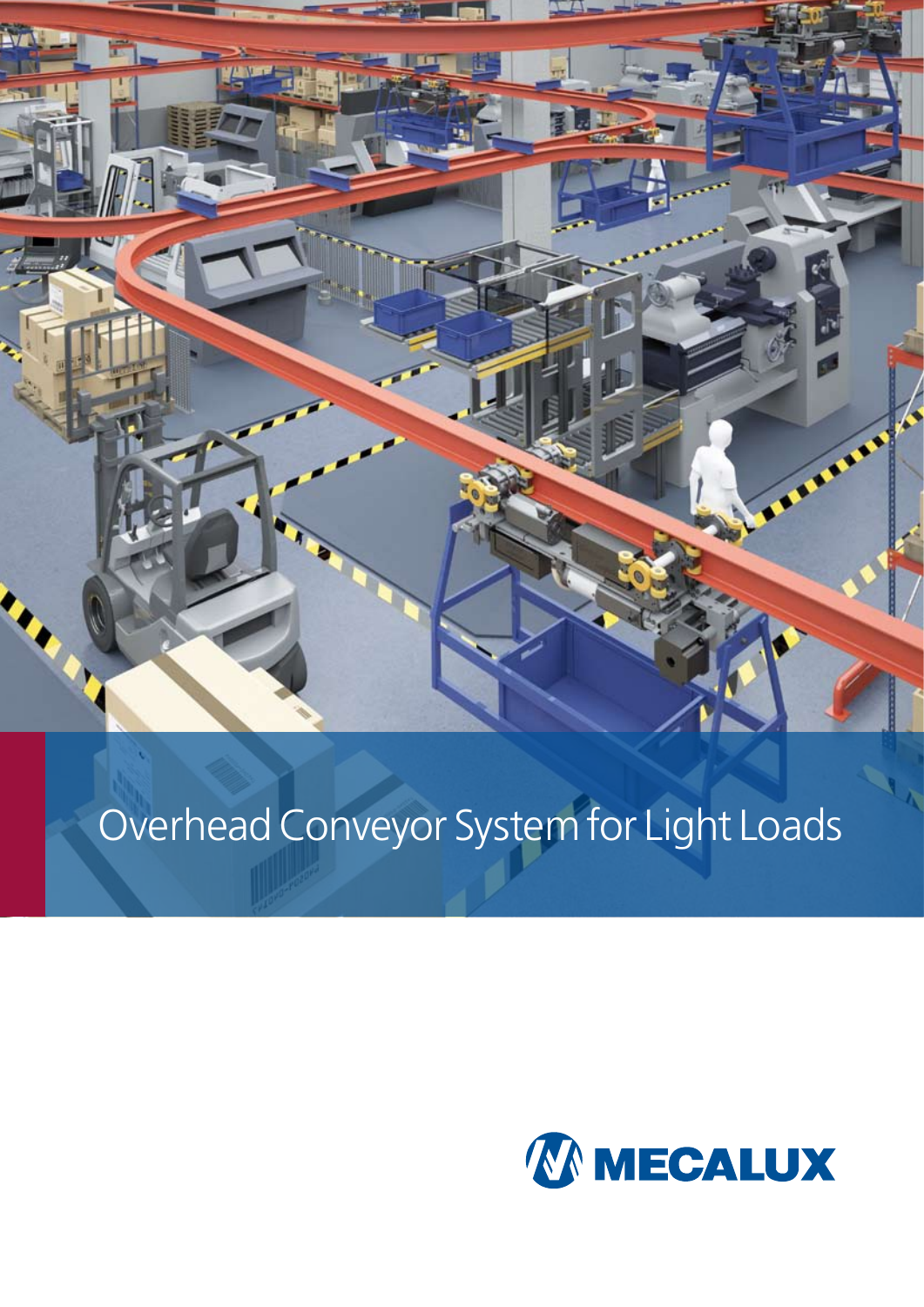### THE SMART SOLUTION THAT ALWAYS FINDS THE PERFECT PATH

Market conditions are changing. Space and time are increasingly valuable resources. Product life cycles are getting shorter, requiring flexible and extremely versatile equipment that can adapt to changes in demand quickly, and at minimal cost. End customers demand highly customised products, which translates into more frequent, smaller orders with a greater variety of references. In a nutshell, the current market for logistics systems requires maximum agility and flexibility at the lowest possible cost.

In view of this trend, Mecalux has developed a revolutionary automated overhead conveyor system. It is revolutionary in both its innovative technology, with each trolley possessing autonomous intelligence, and the low cost of implementation and maintenance. This patented technology reduces operation costs, optimises space and reduces execution times.



### **AN INNOVATIVE SYSTEM**

The new overhead conveyor system for boxes or other light loads allows continuous transfer of merchandise between all points of the installation,at great speed and without taking up ground space.

At the heart of this innovation are the trolleys provided with an autonomous intelligence and ability to change rails independently, when necessary. This feature means that the structure required for transporting the trolleys is very simple and consequently inexpensive, as it is not necessary to install rail changes on the tracks.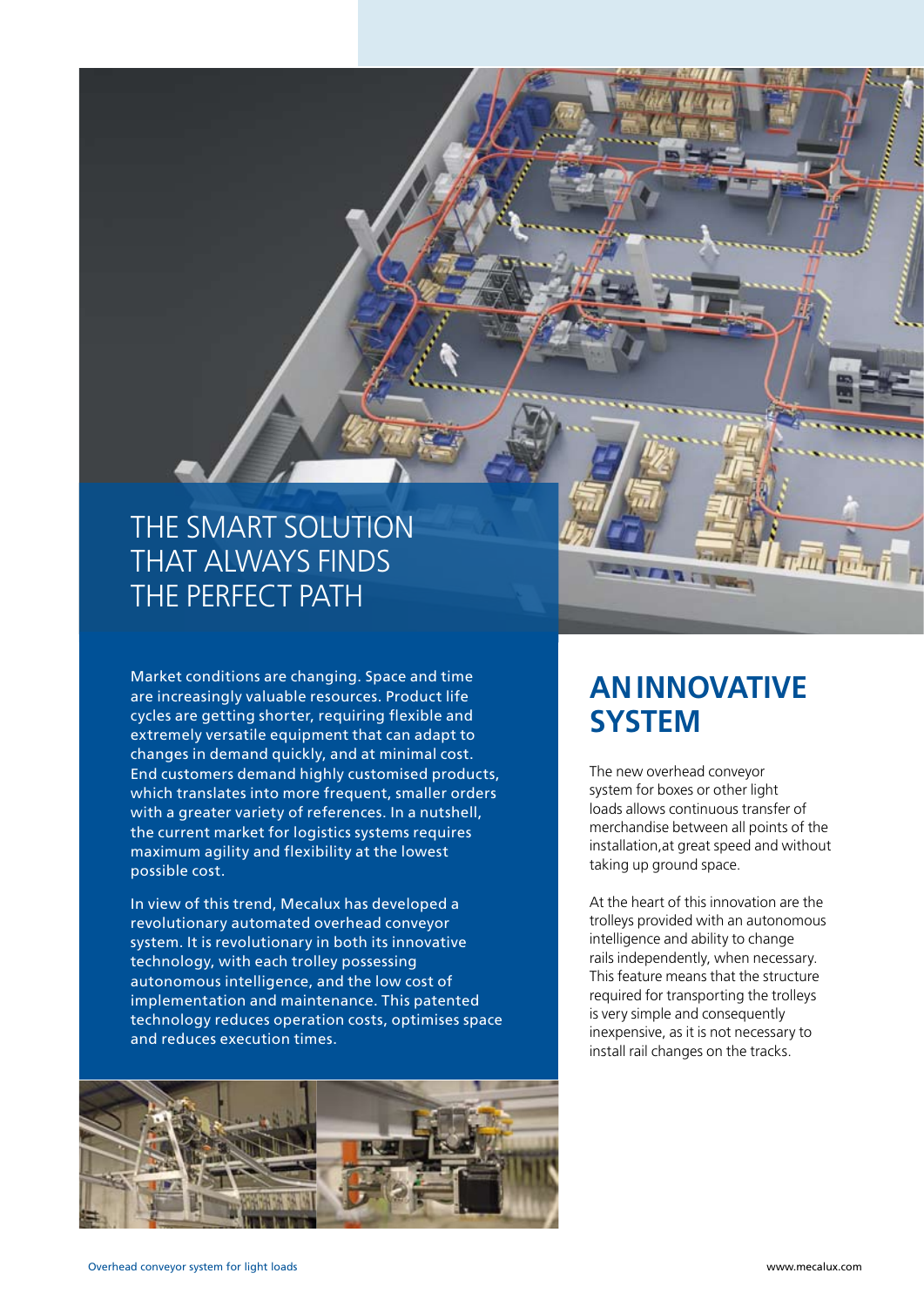

### **BENEFITS**

#### RECOVER YOUR INVESTMENT IN NO TIME **1**

The simple structure, consisting of standard hotrolled steel profiles, means a low initial investment, which is generally recovered in less than one year.

### **EFFICIENCY 2**

The trolleys' navigation and communication system allows them to select the quickest route at all times, taking into account priorities, transit conditions, and the status of the installation as a whole.

### INCREASED PRODUCTIVITY **3**

Automation of box transportation means optimised handling and supply processes in loading and unloading areas, thereby substantially increasing productivity.



### **SCALABILITY**

Its ease and speed of assembly mean that it is possible to expand or modify the structure at any time, without affecting the daily work flow of the warehouse.

### ADAPTABILITY **5**

It can be used in any space of any height, to carry loads of all types, up to a maximum weight of 50 kg per trolley. This makes it ideal for zones that connect different areas and production centres, regardless of their size.

#### CONTINUOUS FLOW AT ALL TIMES **6**

To prevent bottlenecks, carriages can switch between rails to reach their destination on time.

### EASE OF USE **7**

Pressing a single button on the device's touch screen allows operators to issue pick-up and delivery commands to trolleys from different points in the facility.



**8** AUTO R<br>system to au Allows programming of one or several trolleys in a system to automatically repeat the same continuous movement between two specified points at a specified frequency.

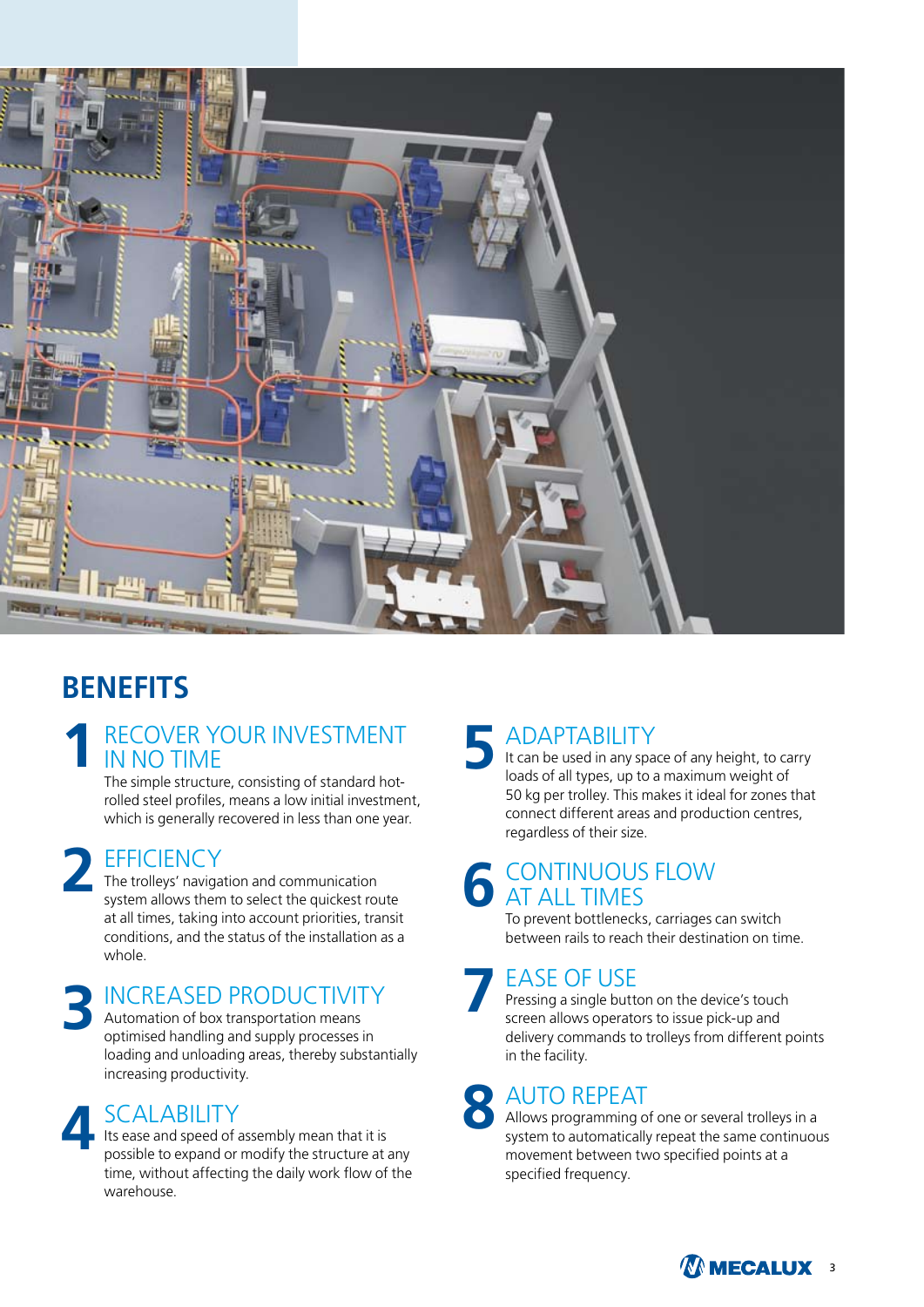

### **ADVANTAGES** STATE-OF-THE-ART overhead conveyor

### Reduced Costs Close-up Close-up Close-up Close-up Close-up

The primary benefit of the overhead conveyor is cost reduction:

- **The system uses standard IPE 100 beams for its structure**.

This makes it much cheaper than a conventional infrastructure with rail changes on the tracks, resulting in lower installation and maintenance costs. This factor, together with the quick execution of instructions by the trolleys, reduces operating costs by up to 40%.

- **The assembly system is based on a weld-free anchoring** 

**system**. This simplification allows adaptations to be made in view of changes and expansions in the circuit at a minimal cost. As a result it is very

easy to adapt to the changing needs of the installation.

- **The structure can be supported by upright struts on the ground, suspended from the ceiling, or fixed to the walls**. In all cases, considerably less space is used on the work floor.
- **Trolleys move at a speed of 2 m/s**. This speed and the selection of the optimum path between two points make it one of the quickest material transport and delivery systems. In addition, trolleys have a grip system that allows boxes to be collected easily without having to stop. It is even possible to make changes in the circuit design without affecting

of IPE 100 profile

operating speed. This ensures a continuous product flow, using a product-to-person strategy, with the resulting savings in operating costs.

- **The autonomous navigation system** of each trolley eliminates the need for a central computer or control centre.
- **The investment needed for implementation is recovered in approximately one year**. It therefore offers a high return on the investment.

| <b>Technical features of the trolley</b>                   |                   |
|------------------------------------------------------------|-------------------|
| <b>Maximum speed</b>                                       | $2 \, \text{m/s}$ |
| Maximum load per trolley                                   | <b>50 kg</b>      |
| Optimum distance between trolleys                          | $1.5$ to $3m$     |
| Communication frequency between trolley and control device | 315 MHz           |
| Compatibility with WMS / ERP                               | Yes               |
| Power consumption of trolley                               | 350 W             |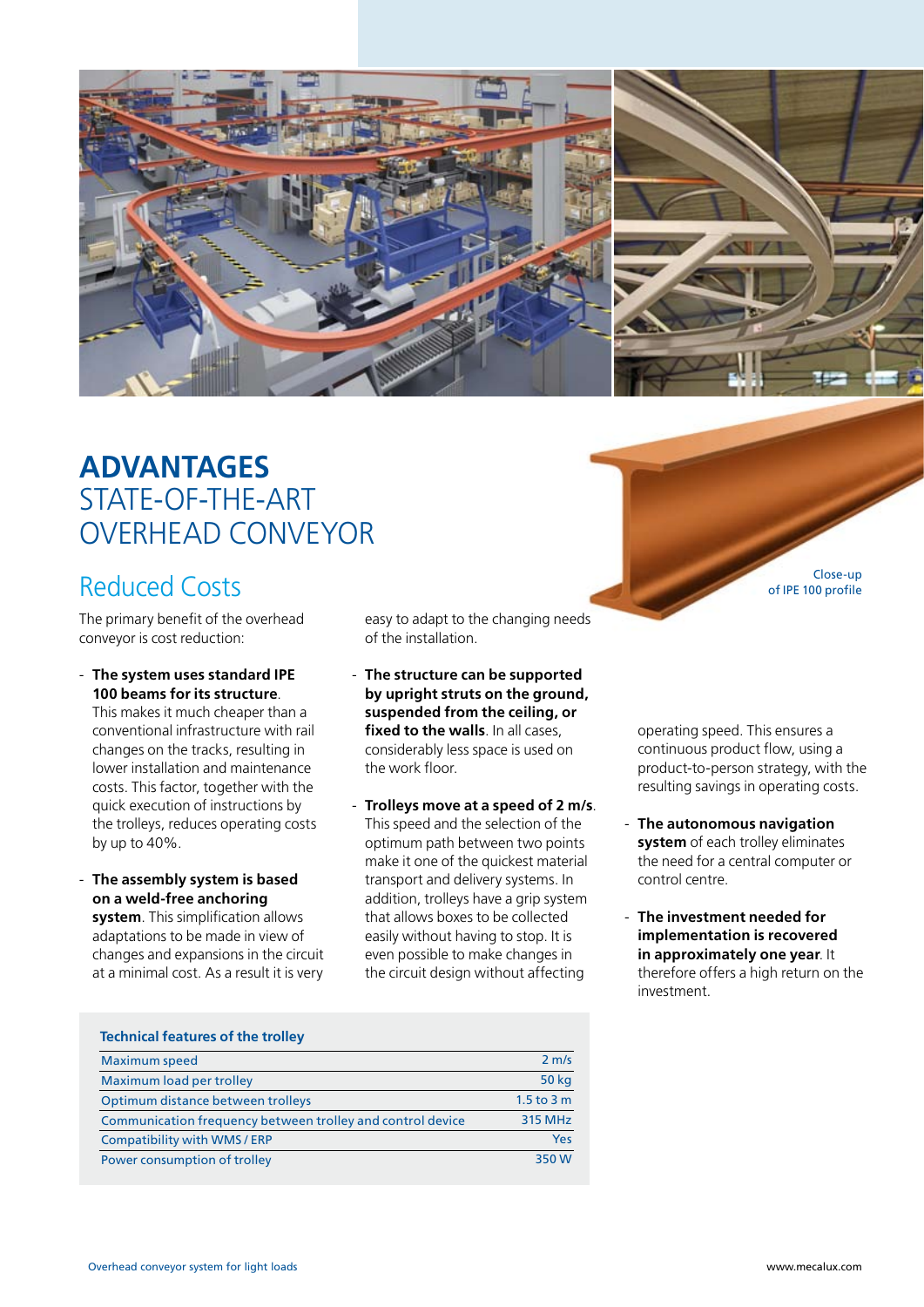



Top: Close-up of gripping system.

Bottom: Lift for moving the load between different levels.

### **Versatility**

Another of the main features of this system is its versatility.

- **Its basic structure simplifies implementation**, while providing great flexibility in case of subsequent expansions or changes to the circuit.
- **Its transportation capacity depends on the number of trolleys** incorporated in the circuit, and is therefore completely adaptable to the needs of each company.
- **The gripping system is designed for Euro boxes of all sizes.** Moreover, the grip can be adapted to other specific loads.
- **The structure of the trolley can be modified** to conform to the customer's load type.
- **This system can be combined with lifts** at any point along the track, with different kinds of hooks, or with automated storage systems. It is also fully compatible with other handling systems.
- **It is integrated with the company's warehouse management system**, as well as the ERP software used, optimising the management of all the processes and resources of the plant.
- **This versatility makes it ideal for non-linear production chains**, that is, those which do not always follow the same path from A to B. As no pre-set path is specified, it provides great freedom of motion.
- **The system does not require a minimum installation size**, making it suitable for industrial or logistics centres of all sizes.
- **Trolleys can also work with inclined profiles**, allowing the use of circuits with different levels.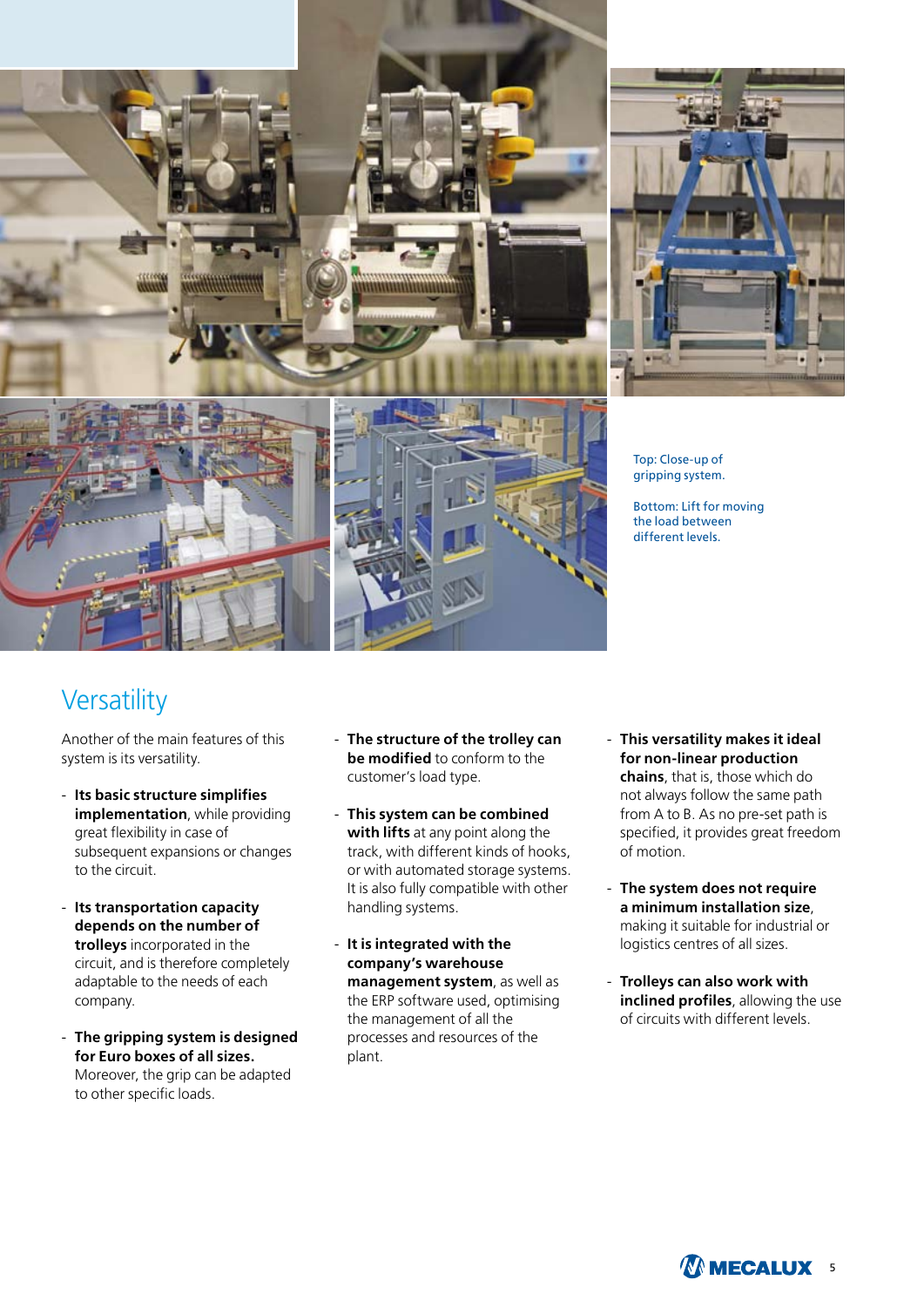

### **OPERATION**

The system essentially works like a Sat Nav system. Each trolley has a built-in a navigation system that allows them to determine the best possible path at all times, making adjustments if an incident or jam is detected at any point. The logic of car transport is transferred to the world of conveyor systems. It is that simple.

The operator can issue the instructions from any of the devices located at each delivery and pick-up point. The system then determines in fractions of a second which trolley needs to be sent and the best path for the requested service, calculating it in view of existing traffic and the layout of the installation. This is made possible by the radiofrequency system that allows trolleys to communicate with one another.

When the trolley detects a problem in the selected track, it simply moves automatically to the parallel track.

To change or "jump" from one track to another, the track attachment system turns 180º about its axis, attaching itself to the outer profile of the new track.

Each individual control device has a touchpad built in that shows the different instructions available, providing a visual and intuitive operating system. The software for including the layout in the system has also been made as straightforward as possible, with a simple drawing program in which the installation map can be easily edited, without affecting the workflow at any time.

The end result is a high-performance system, with a flow of materials that is easily adapted to the volume, weight, space and time needs of each company.

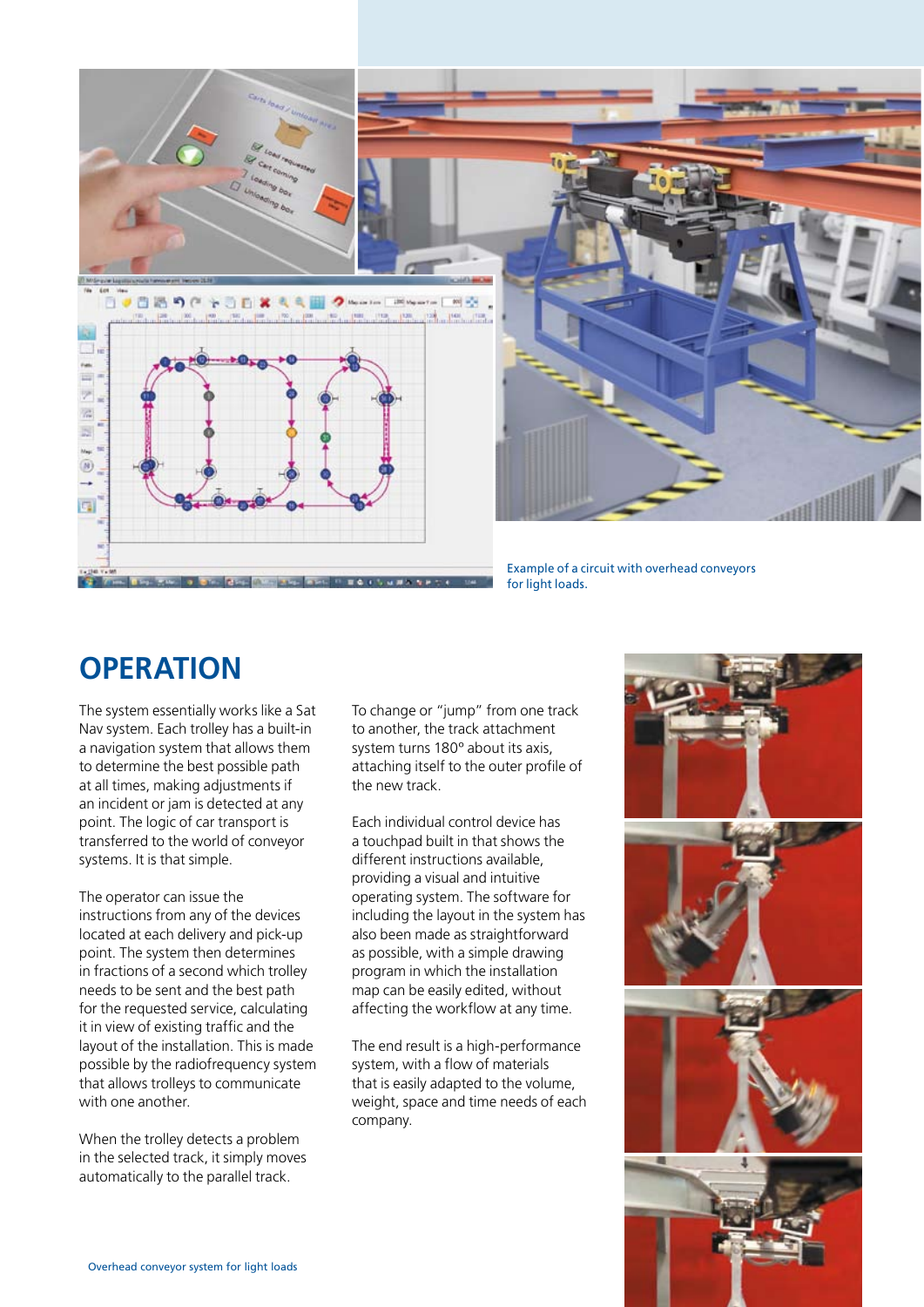

### **SAFETY**

This overhead conveyor system for boxes includes a powerful safety system that protects both workers and goods.

To avoid accidents caused by falling objects, protective metal mesh is placed along the circuit that allows

work to be performed underneath it in full safety.

To prevent impacts that could damage the installation or the merchandise, each trolley has built in ultrasound sensors that detect the presence of nearby obstacles.

In addition, real-time communication between trolleys allows them to adjust their speed in the event an incident on the rails is reported in the overall view of the system. This ensures a safer and more efficient flow of products.